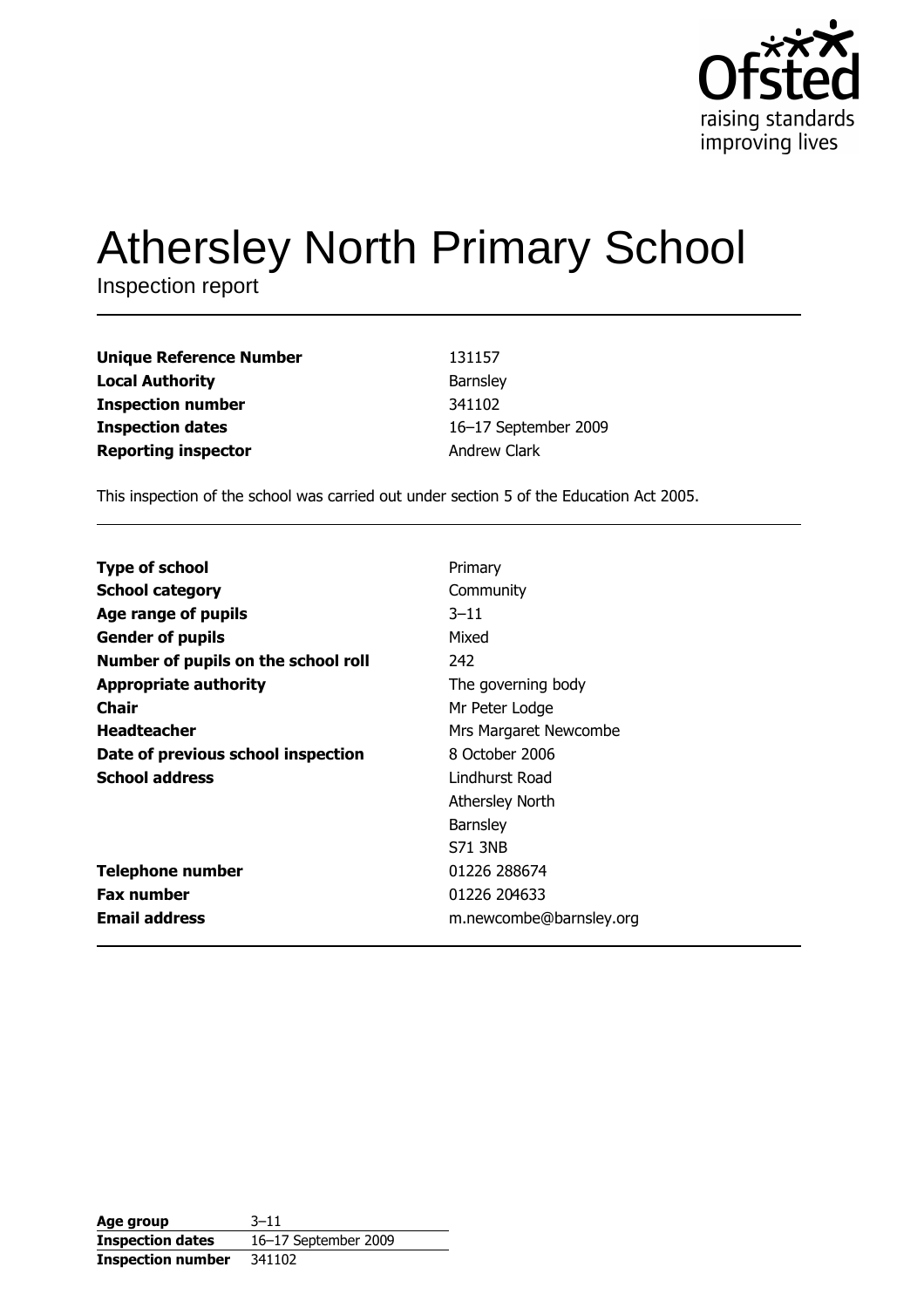The Office for Standards in Education, Children's Services and Skills (Ofsted) regulates and inspects to achieve excellence in the care of children and young people, and in education and skills for learners of all ages. It regulates and inspects childcare and children's social care, and inspects the Children and Family Court Advisory Support Service (Cafcass), schools, colleges, initial teacher training, work-based learning and skills training, adult and community learning, and education and training in prisons and other secure establishments. It rates council children's services, and inspects services for looked after children, safequarding and child protection.

Further copies of this report are obtainable from the school. Under the Education Act 2005, the school must provide a copy of this report free of charge to certain categories of people. A charge not exceeding the full cost of reproduction may be made for any other copies supplied.

If you would like a copy of this document in a different format, such as large print or Braille, please telephone 08456 404045, or email enquiries@ofsted.gov.uk.

You may copy all or parts of this document for non-commercial educational purposes, as long as you give details of the source and date of publication and do not alter the documentation in any way.

Royal Exchange Buildings St Ann's Square Manchester M2 7LA T: 08456 404045 Textphone: 0161 618 8524 E: enquiries@ofsted.gov.uk W: www.ofsted.gov.uk

© Crown copyright 2009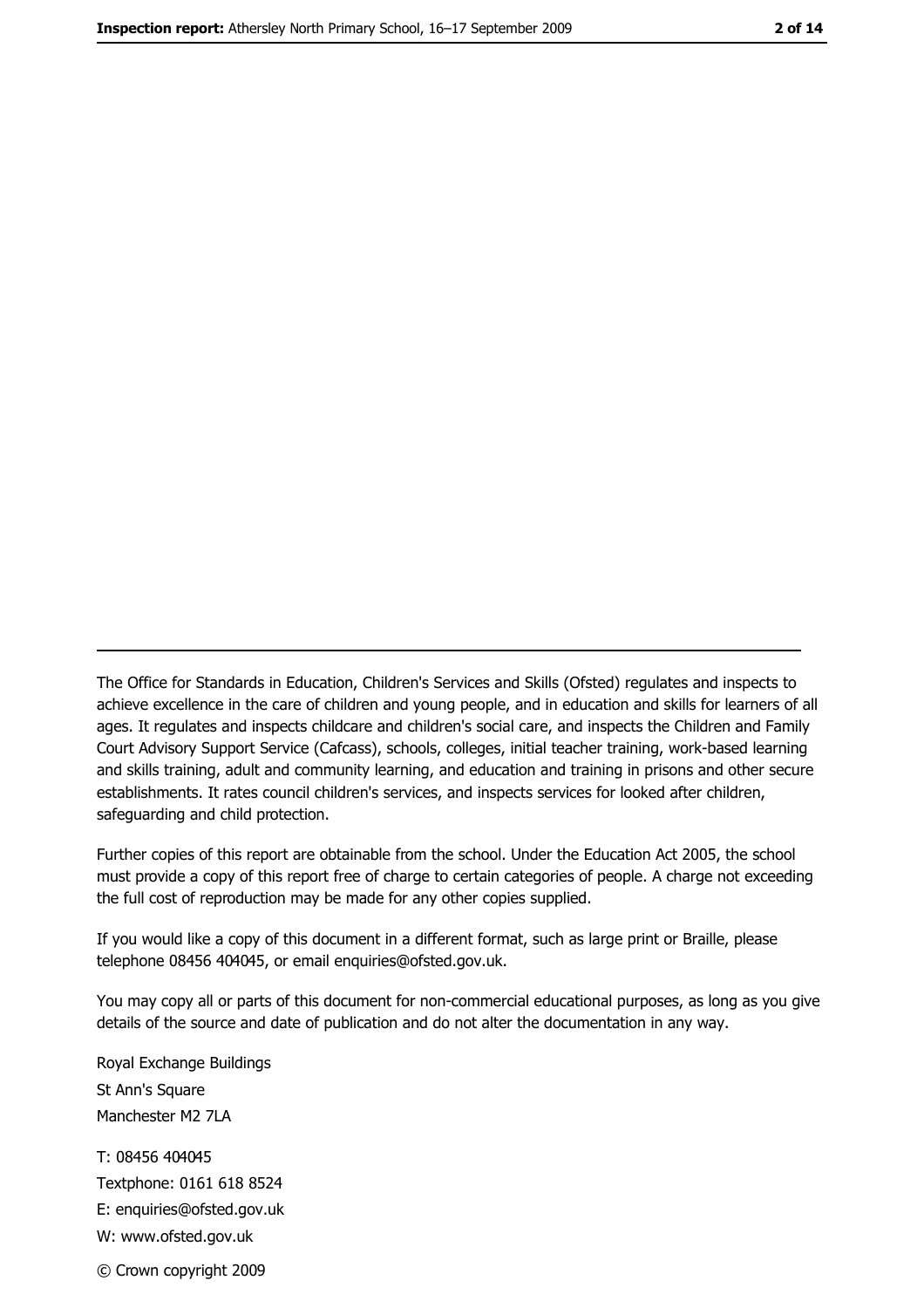# **Introduction**

This inspection was carried out by three additional inspectors. The inspectors visited 11 lessons, and held meetings with governors, staff, groups of pupils and parents. They observed the school's work, and looked at a range of documentation, including policies, the school improvement plan and analysis of school records on pupils' progress and attainment. The inspectors also analysed 68 parental questionnaires.

The inspection team reviewed many aspects of the school's work. It looked in detail at the following:

- The progress pupils make and how well they apply themselves and work in lessons,  $\blacksquare$ in particular boys in English lessons and the more able pupils in all lessons.
- Do children make enough progress through the Early Years Foundation Stage to  $\blacksquare$ prepare them for their future learning.
- Is the quality of teaching sharply focused and challenging enough? Do pupils  $\blacksquare$ develop good learning skills?
- Do leaders, at all levels, have the skill and drive to improve standards?  $\blacksquare$

# Information about the school

The school is larger than average and serves an area of significant social and economic disadvantage. The percentage of pupils eligible for a free school meal is well above average. The vast majority of pupils are of White British heritage. The percentage of pupils with special educational needs and/or disabilities is also well above average. The school provides for the Early Years Foundation Stage in a Nursery and a Reception class. The children's centre on site was not subject to this inspection.

The school building has been completely refurbished over a two-year period. Building work affected all areas of the school and was completed in January 2009.

The school has received Activemark Gold and Healthy Schools Gold awards. The school also received an award for Outstanding Achievement in Improving Health and Reducing Inequalities.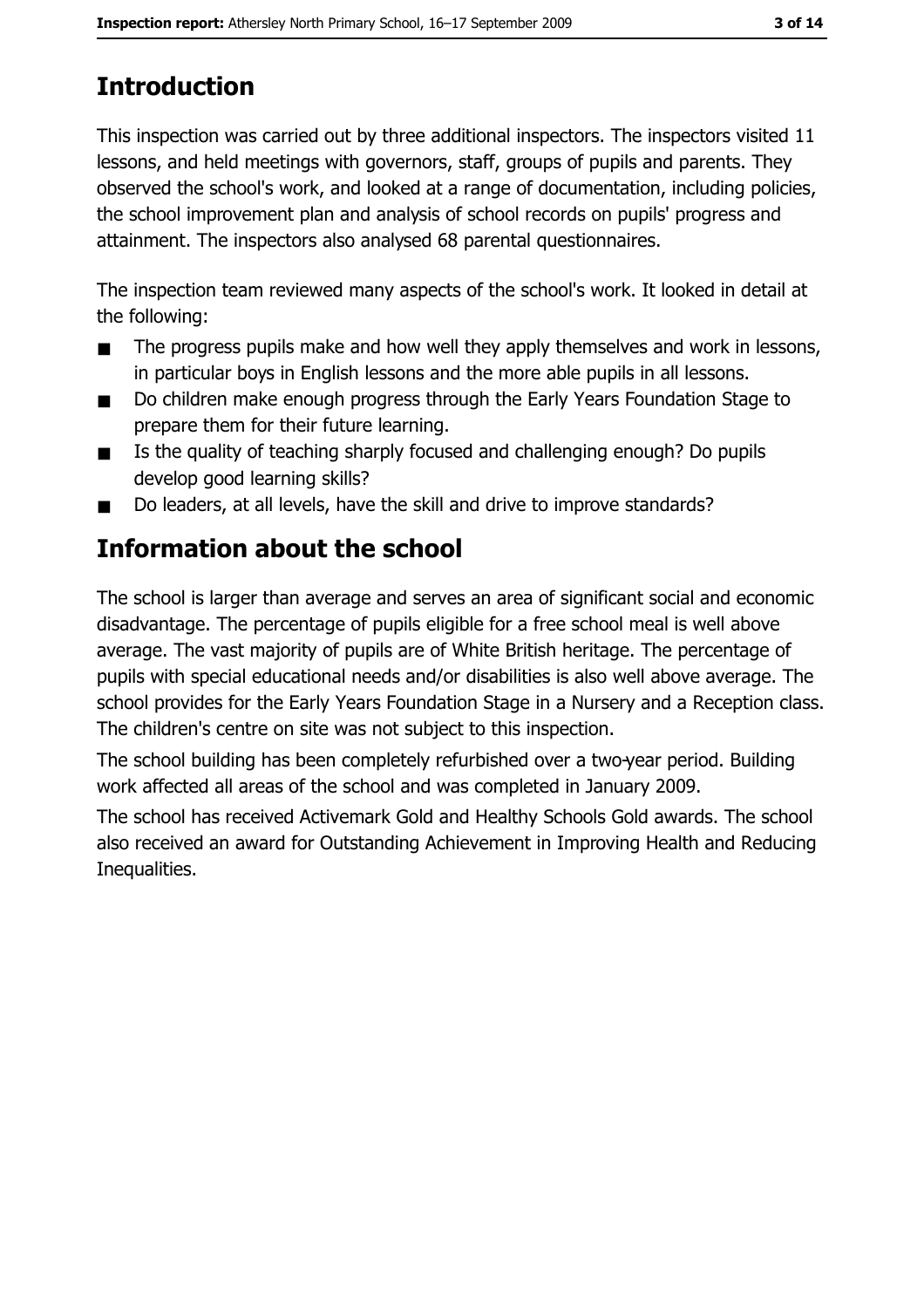# **Inspection judgements**

# Overall effectiveness: how good is the school?

## The school's capacity for sustained improvement

# **Main findings**

Athersley North is an improving school. The robust caring ethos and strong support for parents and carers contribute significantly to the pupils' good personal development and positive attitudes. The clarity of vision and drive of the headteacher and her senior leadership team promote a strong trend of improving standards. However, attainment is still low.

Children start the Early Years Foundation Stage with skills that are much lower than those normally expected. The standards reached by Year 2 and Year 6 are well below average but are improving at a much faster rate than previously as pupils' good learning skills become firmly embedded. Standards in writing are not as high as those for reading and mathematics. Occasionally, the more able pupils are not challenged sufficiently to reach higher standards, especially in mathematics.

Pupils' behaviour and attendance has improved well since the last inspection because of the consistent application of strong policies and the close monitoring and support the school gives through the work of the parental support assistants and learning mentors. There are robust procedures to keep pupils safe. Pupils' understanding of maintaining a healthy lifestyle is a particular strength, and they are effective ambassadors of leading a healthy life to the wider community.

The school's leaders have successfully improved the quality of teaching and learning throughout the school and, as a result, pupils of all abilities make good progress. Lessons have a clear focus and are well planned. Activities are sharply focused to meet the needs of all pupils. However, occasionally, lessons do not provide enough opportunity for more able pupils to think for themselves and use their skills fully. Teachers make good use of detailed and regular assessments of pupils' progress to plan future learning. They provide good guidance for pupils but do not always encourage them to check and improve their own written work.

The curriculum is well organised and exciting. It serves the needs of all pupils, including the most vulnerable, well because teachers involve them fully in planning and decision making. The pupils' mathematical and problem-solving skills are not always promoted systematically through other subjects.

The headteacher, staff and governors know the school's strengths and weaknesses well because of the thorough analysis of data and regular first-hand analysis of teaching and learning. All staff are committed to school improvement and have the leadership skills to make a difference. There have been good improvements to all aspects of provision and these have impacted on pupils' well-being and increasingly good learning and progress. The impact on the community through a strong partnership with neighbouring schools,

| З |
|---|
|   |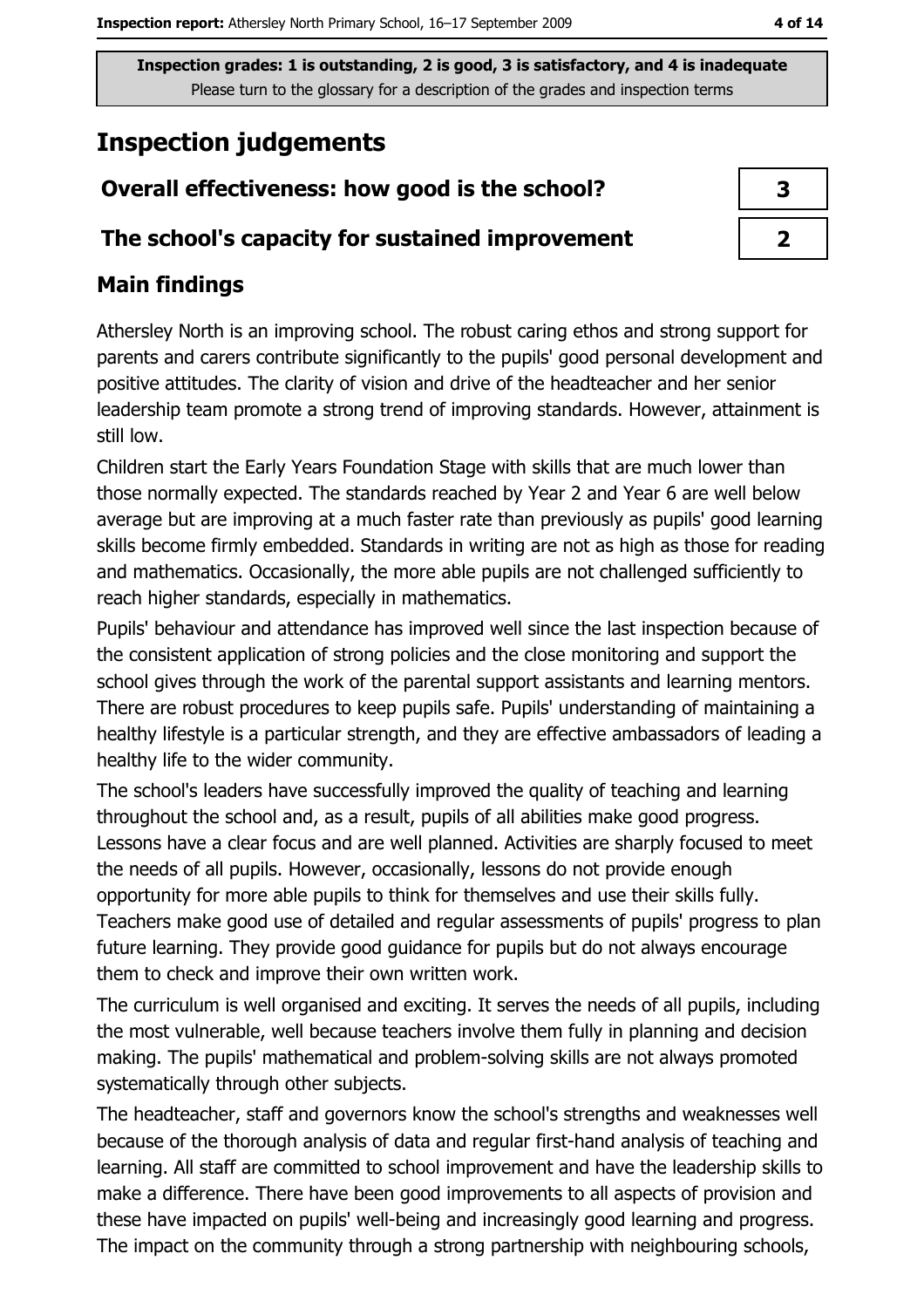including special schools, South Yorkshire police and other agencies is increasingly enriching pupils' lives and very much appreciated by parents. The school has clearly identified the next steps needed for raising attainment and these reflect the views of the inspection team. The improvements made, despite the disruption from a sustained period of building work, indicate that the school has a good capacity to improve.

## What does the school need to do to improve further?

- Improve standards in writing by July 2010 through:  $\blacksquare$ 
	- implementing the actions identified in the current school improvement plan
	- ensuring pupils are consistently involved in checking and improving their written work.
- Improve the attainment of the more able pupils, especially in mathematics, by July 2010 through:
	- developing mathematical skills at a good level through all subjects
	- ensuring a brisk pace to lessons and increasing the level of challenge to the more able pupils.
- About 40% of the schools whose overall effectiveness is judged satisfactory may  $\blacksquare$ receive a monitoring visit by an Ofsted inspector before their next section 5 inspection.

# **Outcomes for individuals and groups of pupils**

All groups of pupils make good progress relative to their starting points because of the good teaching and interesting curriculum. Pupils work hard and concentrate well which is a good improvement since the last inspection. Very occasionally, the teachers allow pupils too long to complete tasks and this limits the challenge to the more able. Most pupils take a pride in their writing, although they do not always have the opportunity or encouragement in the marking to check the accuracy and improve their own work. Pupils with special educational needs and/or disabilities make good progress because of the sensitive support of adults in school and the great attention paid to pupils' individual needs.

Standards by Year 2 and Year 6 have been lower than average since the last inspection. However, there has been sustained improvement for all abilities including the high proportion of pupils with special education needs and/or disabilities. The rate of progress pupils make has improved through the very focused use teachers make of analysis of information on pupils and better teaching. Standards for the most able pupils have improved in the last year but not as securely as for other abilities.

Pupils work very well collaboratively taking different roles within their groups. They enjoy their time at school. Levels of attendance are average and very few pupils are persistently absent because of the school's robust monitoring and good relationships with parents. Relationships throughout school are positive. Pupils are confident that they are looked after well and, consequently, feel safe. Pupils enjoy the many chances they

3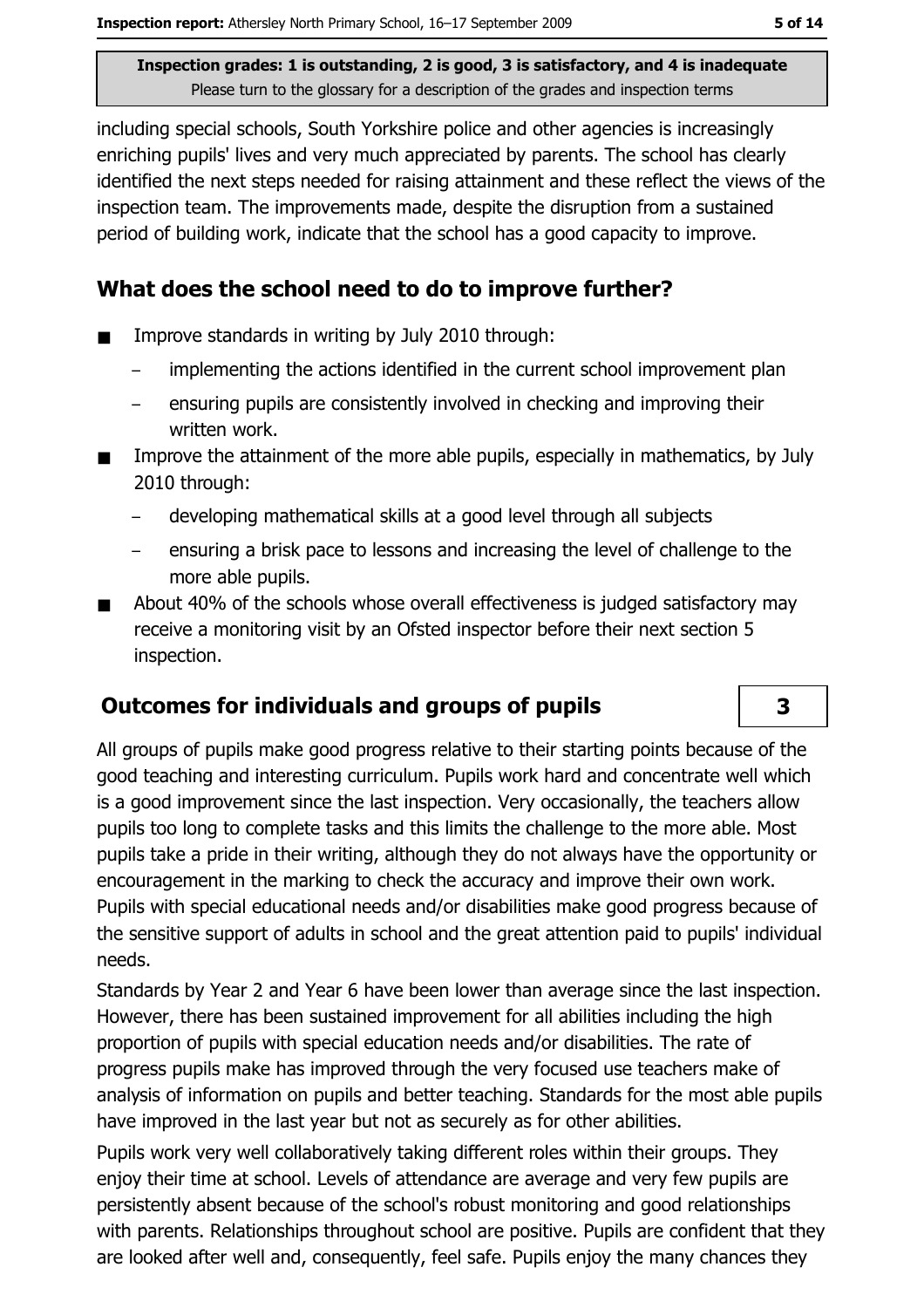have to make a real difference to the school and locality through their roles as 'patrol officers', 'maintenance crew', 'playground leaders', 'school councillors' and many other challenging jobs. They are very proud of the boiler suits and fluorescent jackets they wear!

| These are the grades for pupils' outcomes |  |  |  |
|-------------------------------------------|--|--|--|
|-------------------------------------------|--|--|--|

| Pupils' achievement and the extent to which they enjoy their learning                                                     |                         |  |
|---------------------------------------------------------------------------------------------------------------------------|-------------------------|--|
| Taking into account:<br>Pupils' attainment                                                                                |                         |  |
| The quality of pupils' learning and their progress                                                                        | $\mathcal{P}$           |  |
| The quality of learning for pupils with special educational needs and/or<br>disabilities and their progress               | $\mathcal{P}$           |  |
| The extent to which pupils feel safe                                                                                      | $\overline{\mathbf{2}}$ |  |
| <b>Pupils' behaviour</b>                                                                                                  | $\overline{\mathbf{2}}$ |  |
| The extent to which pupils adopt healthy lifestyles                                                                       | 2                       |  |
| The extent to which pupils contribute to the school and wider community                                                   |                         |  |
| The extent to which pupils develop workplace and other skills that will<br>contribute to their future economic well-being |                         |  |
| Taking into account:<br>Pupils' attendance <sup>1</sup>                                                                   | 3                       |  |
| The extent of pupils' spiritual, moral, social and cultural development                                                   |                         |  |

# How effective is the provision?

The quality of teaching and learning is good. Features of most lessons were:

- good classroom management helping maintain a positive learning environment  $\blacksquare$
- clear lesson planning, which meets the needs of different groups of pupils, ensuring  $\blacksquare$ good rates of progress
- marking effectively showing pupils how well they are doing and how they can  $\blacksquare$ improve further
- questioning, and speaking and listening activities used well to allow pupils to  $\blacksquare$ explore ideas and extend their thinking
- teachers and teaching assistants work closely together to ensure all pupils are fully  $\blacksquare$ included and enjoy activities.

 $1$  The grades for attainment and attendance are: 1 is high; 2 is above average; 3 is broadly average; and 4 is low.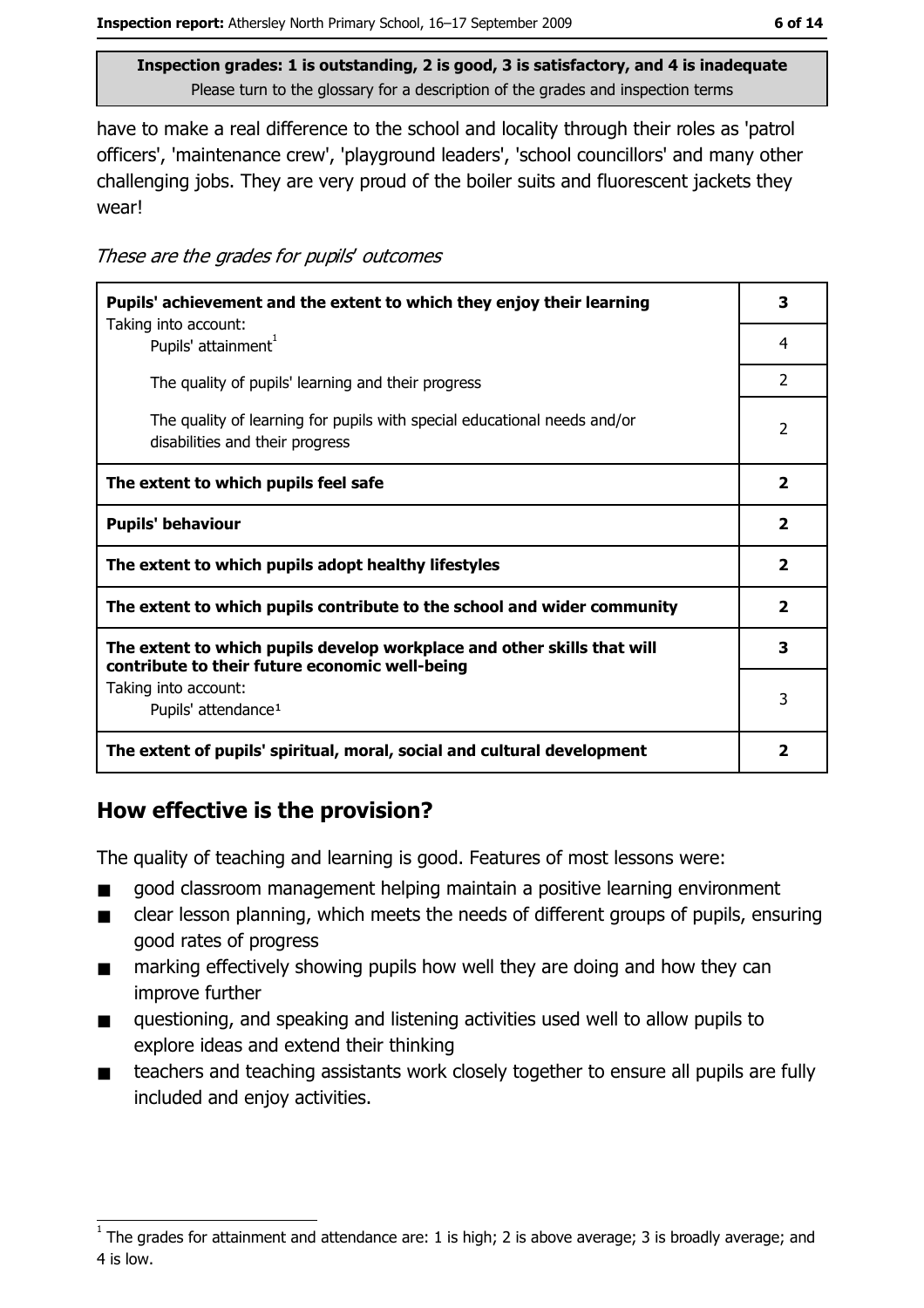However, in a few lessons there is occasionally a lack of challenge for the more able pupils and the pace of learning is not always brisk enough. For example, sometimes activities are too directed and do not encourage pupils to select the skills to be used.

The curriculum is richly enhanced by visits and visitors. It is practical and challenging. Pupils and their parents have been involved in choosing the themes and areas to be learned which encourages a sense of commitment and perseverance. There is good planning for regular, direct teaching of basic skills such as writing and numeracy. Although opportunities for writing and mathematics are built into many subjects, those for mathematics are not always sharply focused enough. The planning for pupils' personal, social and health development is a strength of the curriculum. Very good use of a programme to develop their understanding of their emotional and social needs, in collaboration with outside agencies such as the police and nursing services, makes a significant contribution to pupils' well-being and self-confidence.

The support, care and quidance for pupils are good. These aspects are based on very strong and well-planned policies which are consistently and imaginatively applied. The welfare of all pupils, especially the most vulnerable, is paramount and staff are rigorous and persistent in ensuring high levels of care. Very good partnerships with education welfare, behavioural support units, the on-site children's centre and many other agencies promote high standards of care that are appreciated by parents.

The school's breakfast and after-school club provides a happy and secure environment. Pupils enjoy a range of fun activities managed by school staff.

All aspects of provision are much more consistent than at the time of the previous inspection and the impact is now being felt on improving attainment and achievement.

| The quality of teaching                                                                                    |  |  |
|------------------------------------------------------------------------------------------------------------|--|--|
| Taking into account:<br>The use of assessment to support learning                                          |  |  |
| The extent to which the curriculum meets pupils' needs, including, where<br>relevant, through partnerships |  |  |
| The effectiveness of care, guidance and support                                                            |  |  |

# How effective are leadership and management?

The senior leadership is ambitious and thorough in its work. There has been a strong and effective training programme to ensure all staff fulfil their leadership and management roles well which is a good improvement since the last inspection. This has had a strong impact on improving provision and personal development and is now moving standards which have previously proved hard to shift. The headteacher and deputy headteacher lead from the front through the thoroughness and accuracy of their own monitoring and evaluating and the high expectations set for all staff. Their presence in the grounds at the start of the day and at break and lunchtimes around the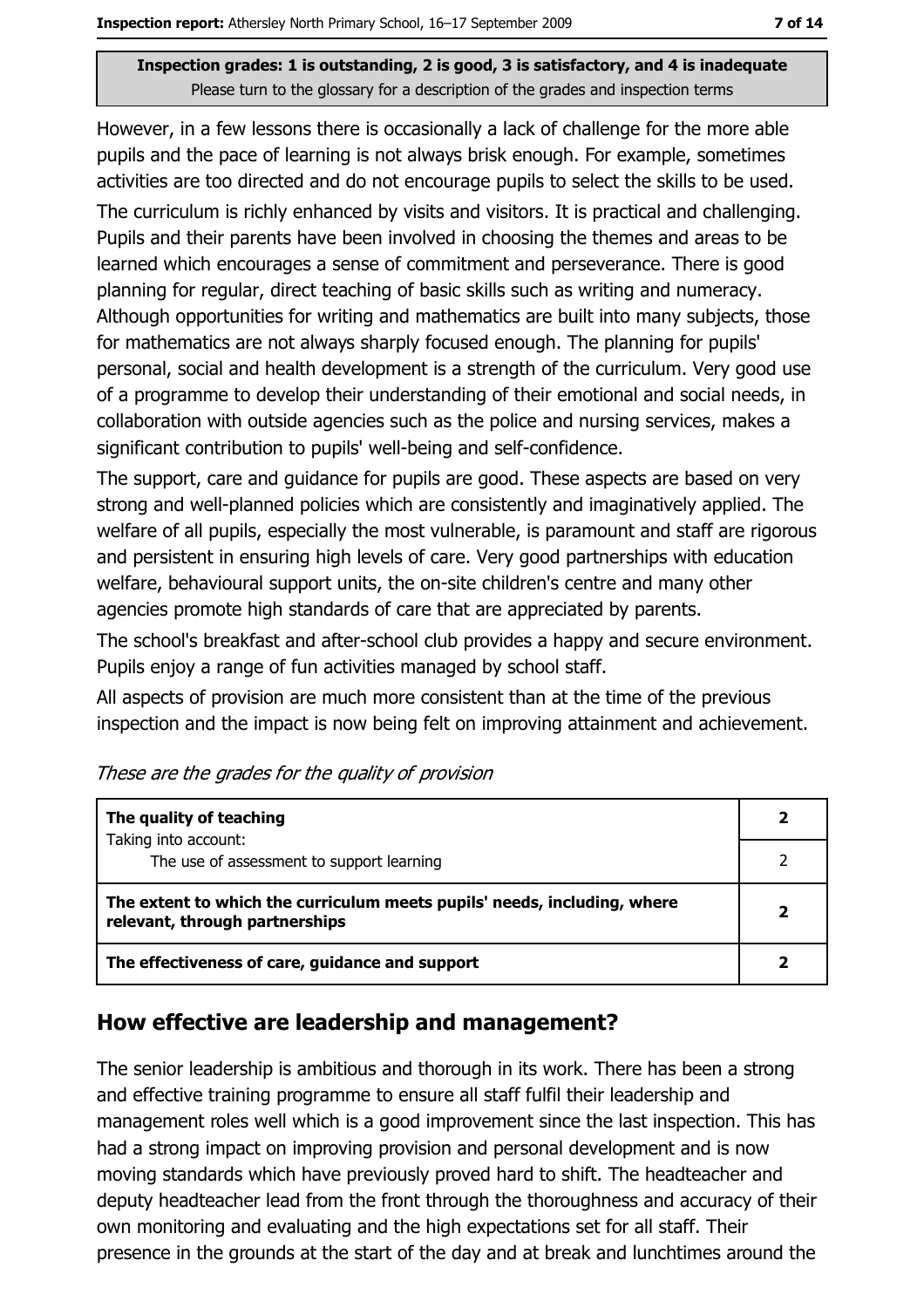school is a significant factor in building good relationships with parents and improving pupils' behaviour. The governors provide good support and challenge to the school. They are well informed through their first-hand scrutiny of attainment and progress data and monitoring activities which include shadowing the headteacher through a day, as well as regular discussions with pupils and lesson observations. School improvements are systematically planned and initiatives are well managed. Occasionally, the plans for improvement are overcautious, and the school is now well placed to implement initiatives more quickly. The school promotes community cohesion well through well planned collaborative work, led by the headteacher, with other local schools and communities. This has had a significant impact in improving the lives of many parents through involvement in learning and qualifications, and contributed to a measurable decline in youth crime rates within the area. All aspects are planned for and carefully evaluated. Safeguarding procedures are effective and meet current requirements. The school is inclusive, and the strong emphasis on working with the community and breaking down barriers to learning, means equality of opportunity is promoted well.

| The effectiveness of leadership and management in embedding ambition and<br>driving improvement                                                                     |                         |  |
|---------------------------------------------------------------------------------------------------------------------------------------------------------------------|-------------------------|--|
| Taking into account:<br>The leadership and management of teaching and learning                                                                                      | 2                       |  |
| The effectiveness of the governing body in challenging and supporting the<br>school so that weaknesses are tackled decisively and statutory responsibilities<br>met | 2                       |  |
| The effectiveness of the school's engagement with parents and carers                                                                                                | $\overline{\mathbf{2}}$ |  |
| The effectiveness of partnerships in promoting learning and well-being                                                                                              | 2                       |  |
| The effectiveness with which the school promotes equality of opportunity and<br>tackles discrimination                                                              | $\overline{\mathbf{2}}$ |  |
| The effectiveness of safeguarding procedures                                                                                                                        | $\mathbf{2}$            |  |
| The effectiveness with which the school promotes community cohesion                                                                                                 | 2                       |  |
| The effectiveness with which the school deploys resources to achieve<br>value for money                                                                             |                         |  |

## **Early Years Foundation Stage**

- Children make satisfactory progress from their significantly low starting points.  $\blacksquare$ Standards are well below average by time they start Year 1. There is an improving trend in the standards children reach.
- A key strength of the provision is the successful focus on developing personal and  $\blacksquare$ social skills. Children, as a result, make a secure and happy start to their school life.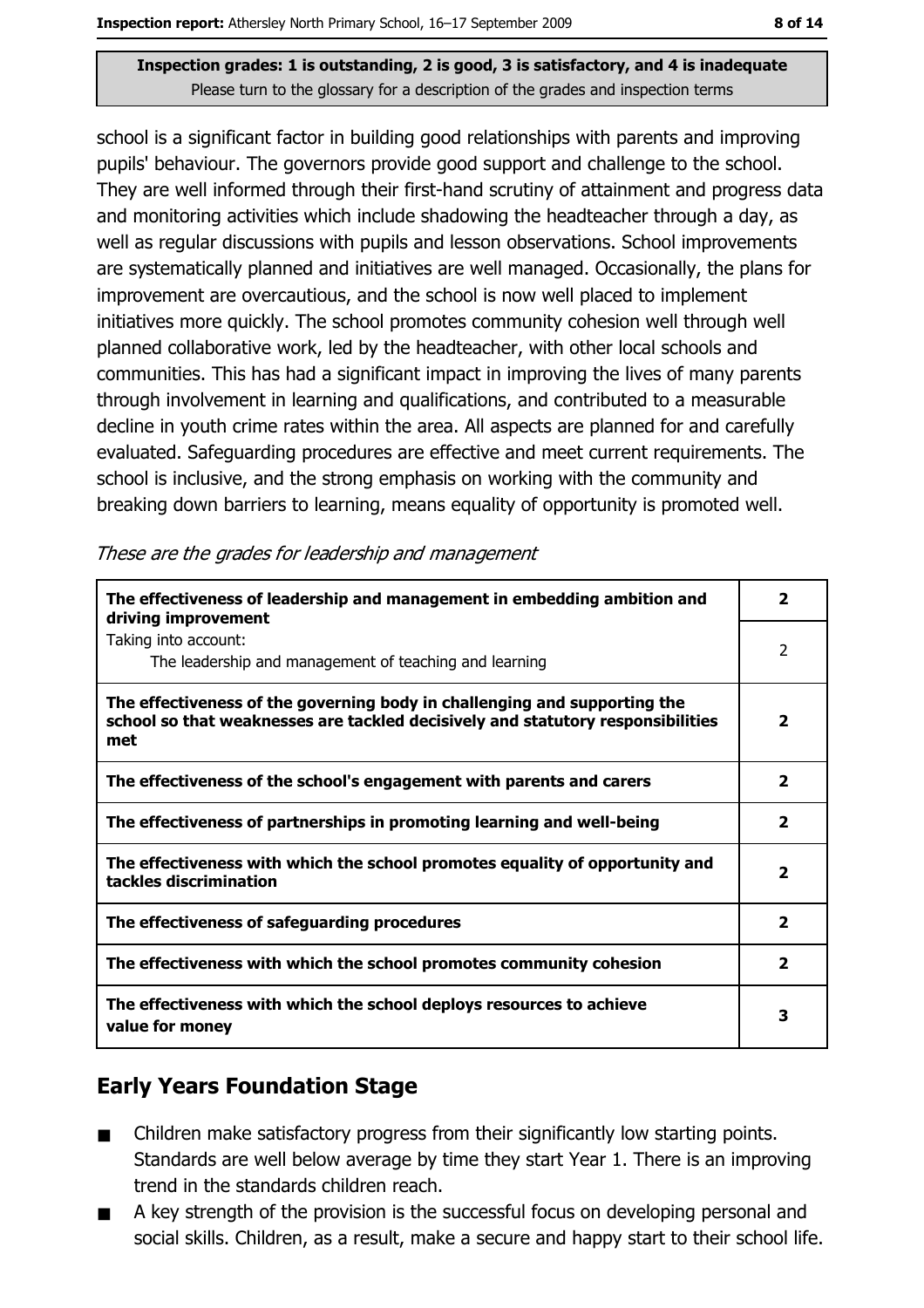Their attitudes and interest in learning are positive and close to average expectations.

- Children are looked after extremely well and blossom because of the attention paid  $\blacksquare$ to their safety and individual needs.
- Teaching is often imaginative and lively. Good use is made of songs and rhymes to  $\blacksquare$ develop children's interest and knowledge. However, adults' questions do not always challenge children sufficiently to expand their thinking.
- Following a period of staff change and the recent opening of the new Early Years  $\blacksquare$ Foundation Stage unit, the vibrant new leader is working closely with her team to ensure all adults fully understand and apply the new assessment and planning systems in place to support children's next steps in learning.

These are the grades for the Early Years Foundation Stage

| <b>Overall effectiveness of the Early Years Foundation Stage</b>                             |   |  |
|----------------------------------------------------------------------------------------------|---|--|
| Taking into account:                                                                         |   |  |
| Outcomes for children in the Early Years Foundation Stage                                    |   |  |
| The quality of provision in the Early Years Foundation Stage                                 |   |  |
|                                                                                              |   |  |
| The effectiveness of leadership and management of the Early Years<br><b>Foundation Stage</b> | 3 |  |

## **Views of parents and carers**

Most parents and carers are positive about all that the school has to offer. Parents are particularly appreciative of the quality of leadership and the impact of the headteacher and deputy headteacher on all aspects of the school's work. They also welcome the impact of links within the community and feel that 'We all work together now.' The inspectors uphold the positive views of the parents. The parents are particularly appreciative of the initiatives to promote a better lifestyle. 'I love the healthy taster days.' A small minority of parents comment that not all pupils behave well enough all the time. However, they largely feel that the school manages behaviour extremely well and that it has greatly improved. 'School gives me peace of mind', typifies their views.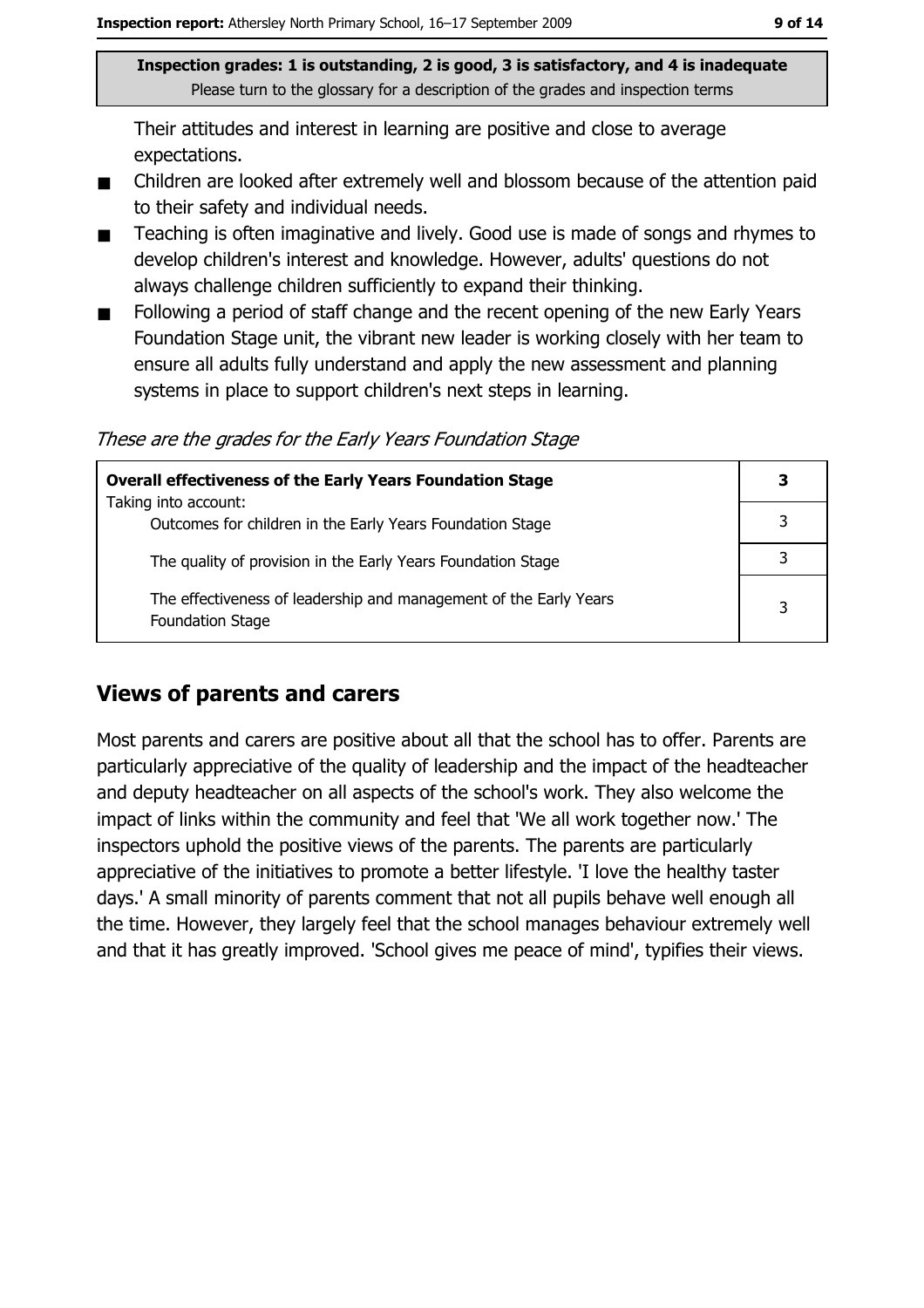#### Responses from parents and carers to Ofsted's questionnaire

Ofsted invited all the registered parents and carers of pupils registered at Athersley North Primary School to complete a questionnaire about their views of the school.

In the questionnaire, parents and carers were asked to record how strongly they agreed with 13 statements about the school.

The inspection team received 68 completed questionnaires by the end of the

on-site inspection. In total, there are 242 pupils registered at the school.

| <b>Statements</b>                                                                                                                                                                                                                                       | <b>Strongly</b><br><b>Agree</b><br><b>Agree</b> |               | <b>Disagree</b> |               | <b>Strongly</b><br>disagree |                |                |               |
|---------------------------------------------------------------------------------------------------------------------------------------------------------------------------------------------------------------------------------------------------------|-------------------------------------------------|---------------|-----------------|---------------|-----------------------------|----------------|----------------|---------------|
|                                                                                                                                                                                                                                                         | <b>Total</b>                                    | $\frac{0}{0}$ | <b>Total</b>    | $\frac{0}{0}$ | <b>Total</b>                | $\frac{0}{0}$  | <b>Total</b>   | $\frac{1}{2}$ |
| My child enjoys school                                                                                                                                                                                                                                  | 79                                              | 49            | 71              | 44            | $\overline{7}$              | $\overline{4}$ | $\overline{2}$ | $\mathbf{1}$  |
| The school keeps my child<br>safe                                                                                                                                                                                                                       | 85                                              | 53            | 70              | 44            | 4                           | 3              | 0              | 0             |
| The school informs me<br>about my child's progress                                                                                                                                                                                                      | 63                                              | 40            | 89              | 56            | 6                           | 4              | 0              | $\mathbf 0$   |
| My child is making enough<br>progress at this school                                                                                                                                                                                                    | 52                                              | 33            | 95              | 59            | 12                          | 8              | 0              | 0             |
| The teaching is good at this<br>school                                                                                                                                                                                                                  | 61                                              | 38            | 91              | 57            | 6                           | 4              | 0              | $\mathbf 0$   |
| The school helps me to<br>support my child's learning                                                                                                                                                                                                   | 67                                              | 42            | 85              | 53            | $\overline{7}$              | 4              | 0              | $\mathbf 0$   |
| The school helps my child to<br>have a healthy lifestyle                                                                                                                                                                                                | 59                                              | 37            | 97              | 61            | $\mathbf{1}$                | 1              | 2              | $\mathbf{1}$  |
| The school makes sure that<br>my child is well prepared for<br>the future (for example<br>changing year group,<br>changing school, and for<br>children who are finishing<br>school, entering further or<br>higher education, or<br>entering employment) | 59                                              | 39            | 89              | 58            | 3                           | $\overline{2}$ | 0              | $\mathbf 0$   |
| The school meets my child's<br>particular needs                                                                                                                                                                                                         | 55                                              | 34            | 98              | 61            | 6                           | 4              | 0              | $\mathbf 0$   |
| The school deals effectively<br>with unacceptable behaviour                                                                                                                                                                                             | 62                                              | 39            | 76              | 48            | 19                          | 12             | $\overline{2}$ | $\mathbf{1}$  |
| The school takes account of<br>my suggestions and<br>concerns                                                                                                                                                                                           | 51                                              | 33            | 93              | 60            | 9                           | 6              | 0              | 0             |
| The school is led and<br>managed effectively                                                                                                                                                                                                            | 75                                              | 47            | 78              | 49            | 6                           | $\overline{4}$ | $\mathbf 0$    | $\mathbf 0$   |
| Overall, I am happy with my<br>child's experience at this<br>school                                                                                                                                                                                     | 82                                              | 52            | 67              | 42            | 6                           | $\overline{4}$ | 0              | $\mathbf 0$   |

The table above summarises the responses that parents and carers made to each statement. The percentages indicate the proportion of parents and carers giving that response out of the total number of completed questionnaires. Where one or more parents and carers chose not to answer a particular question, the percentages will not add up to 100%.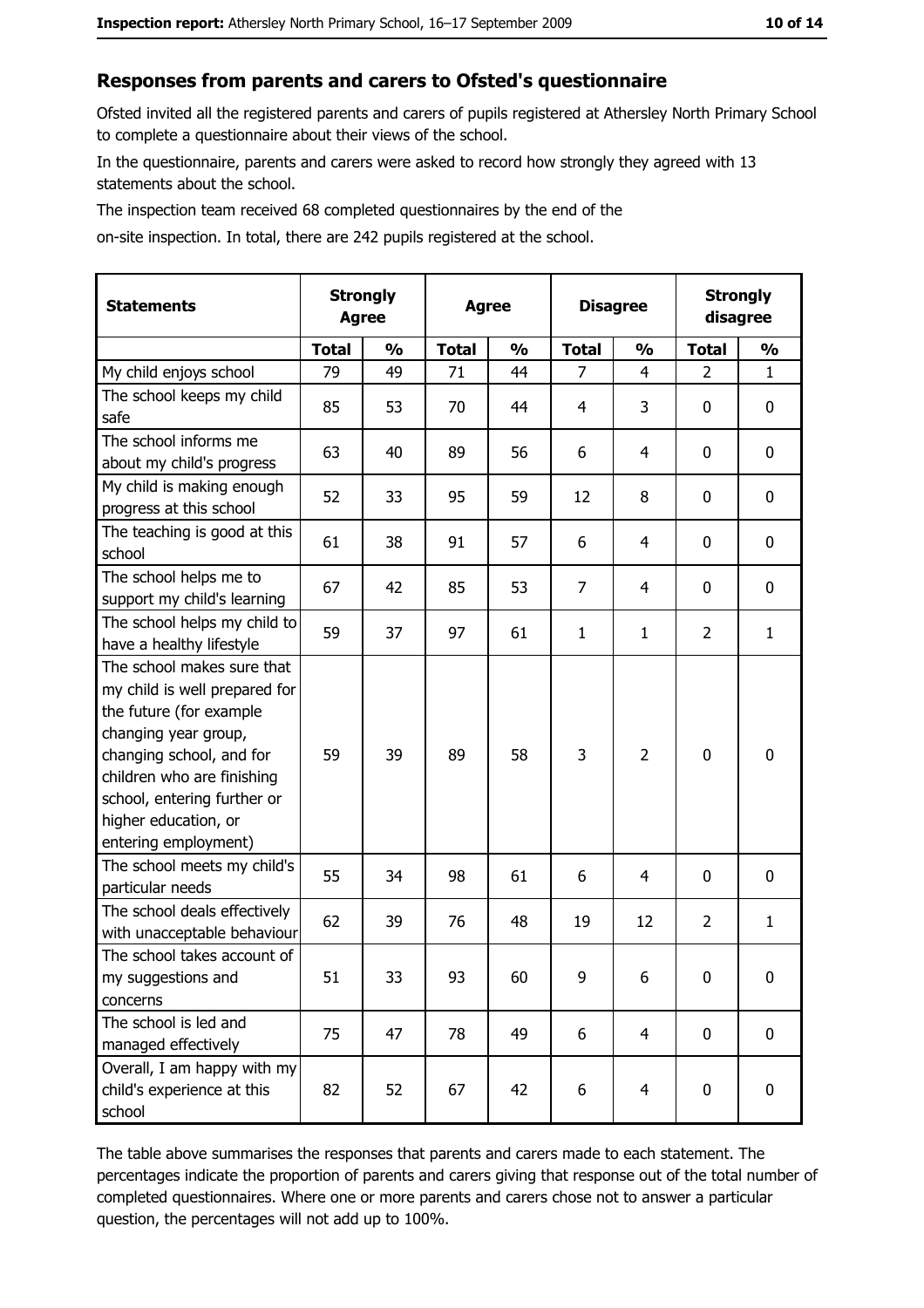# **Glossary**

| Grade   | <b>Judgement</b> | <b>Description</b>                                                                                                                                                                                                               |
|---------|------------------|----------------------------------------------------------------------------------------------------------------------------------------------------------------------------------------------------------------------------------|
| Grade 1 | Outstanding      | These features are highly effective. An oustanding<br>school provides exceptionally well for its pupils' needs.                                                                                                                  |
| Grade 2 | Good             | These are very positive features of a school. A school<br>that is good is serving its pupils well.                                                                                                                               |
| Grade 3 | Satisfactory     | These features are of reasonable quality. A satisfactory<br>school is providing adequately for its pupils.                                                                                                                       |
| Grade 4 | Inadequate       | These features are not of an acceptable standard. An<br>inadequate school needs to make significant<br>improvement in order to meet the needs of its pupils.<br>Ofsted inspectors will make further visits until it<br>improves. |

# What inspection judgements mean

# Overall effectiveness of schools inspected between September 2007 and July 2008

|                       | Overall effectiveness judgement (percentage of<br>schools) |      |                     |                   |
|-----------------------|------------------------------------------------------------|------|---------------------|-------------------|
| <b>Type of school</b> | <b>Outstanding</b>                                         | Good | <b>Satisfactory</b> | <b>Inadequate</b> |
| Nursery schools       | 39                                                         | 58   | 3                   | 0                 |
| Primary schools       | 13                                                         | 50   | 33                  | 4                 |
| Secondary schools     | 17                                                         | 40   | 34                  | 9                 |
| Sixth forms           | 18                                                         | 43   | 37                  | $\overline{2}$    |
| Special schools       | 26                                                         | 54   | 18                  | $\overline{2}$    |
| Pupil referral units  | 7                                                          | 55   | 30                  | 7                 |
| All schools           | 15                                                         | 49   | 32                  | 5                 |

New school inspection arrangements were introduced on 1 September 2009. This means that inspectors now make some additional judgements that were not made previously.

The data in the table above were reported in The Annual Report of Her Majesty's Chief Inspector of Education, Children's Services and Skills 2007/08.

Percentages are rounded and do not always add exactly to 100. Secondary school figures include those that have sixth forms, and sixth form figures include only the data specifically for sixth form inspection judgements.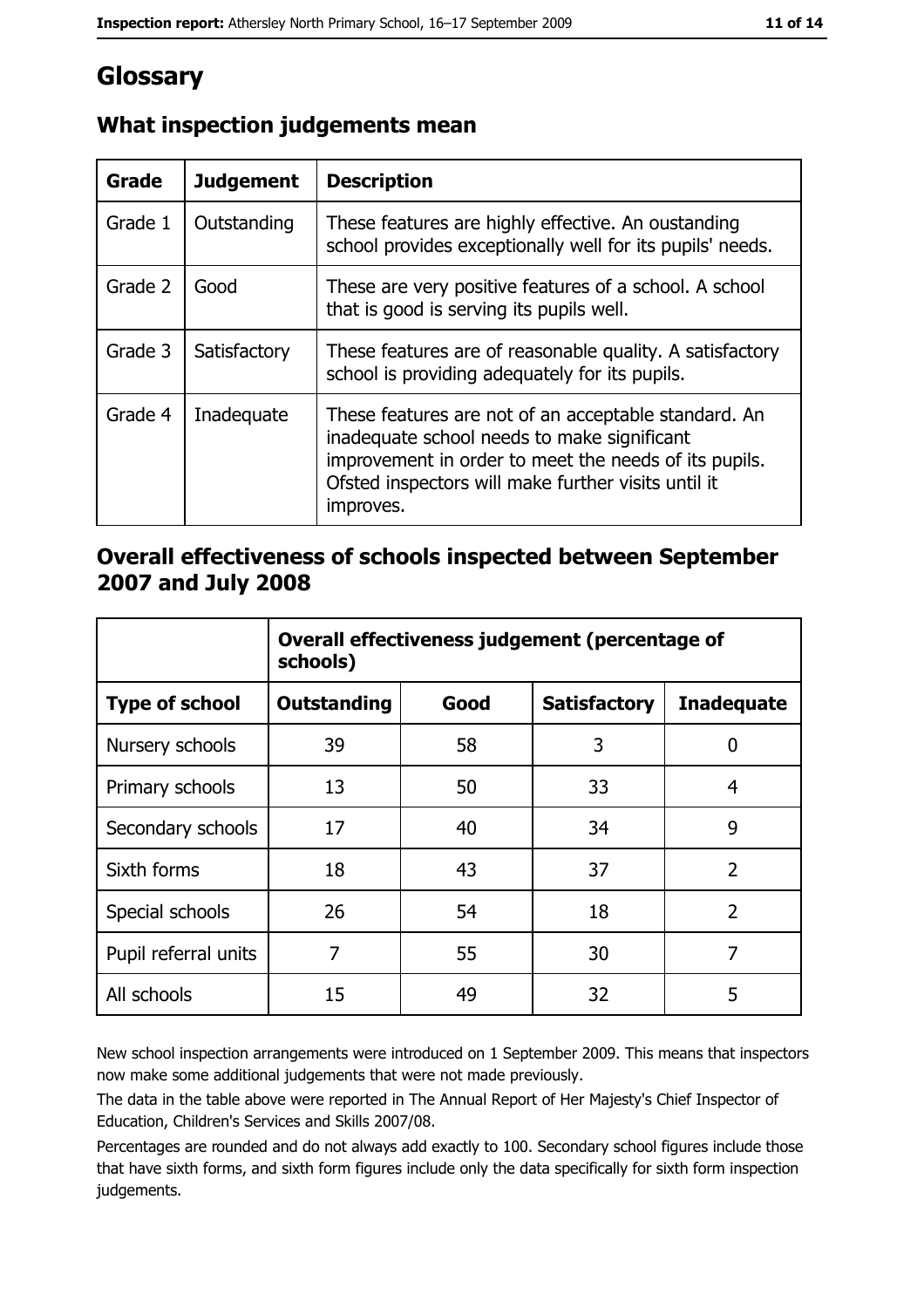# **Common terminology used by inspectors**

| Achievement:                  | the progress and success of a pupil in<br>their learning, development or training.                                                                                                                                                                                                                           |  |  |
|-------------------------------|--------------------------------------------------------------------------------------------------------------------------------------------------------------------------------------------------------------------------------------------------------------------------------------------------------------|--|--|
| Attainment:                   | the standard of the pupils' work shown by<br>test and examination results and in<br>lessons.                                                                                                                                                                                                                 |  |  |
| Capacity to improve:          | the proven ability of the school to<br>continue improving. Inspectors base this<br>judgement on what the school has<br>accomplished so far and on the quality of<br>its systems to maintain improvement.                                                                                                     |  |  |
| Leadership and management:    | the contribution of all the staff with<br>responsibilities, not just the headteacher,<br>to identifying priorities, directing and<br>motivating staff and running the school.                                                                                                                                |  |  |
| Learning:                     | how well pupils acquire knowledge,<br>develop their understanding, learn and<br>practise skills and are developing their<br>competence as learners.                                                                                                                                                          |  |  |
| <b>Overall effectiveness:</b> | inspectors form a judgement on a school's<br>overall effectiveness based on the findings<br>from their inspection of the school. The<br>following judgements, in particular,<br>influence what the overall effectiveness<br>judgement will be.                                                               |  |  |
|                               | The school's capacity for sustained<br>improvement.<br>Outcomes for individuals and groups<br>of pupils.<br>The quality of teaching.<br>The extent to which the curriculum<br>meets pupil's needs, including where<br>relevant, through partnerships.<br>The effectiveness of care, guidance<br>and support. |  |  |
| Progress:                     | the rate at which pupils are learning in<br>lessons and over longer periods of time. It<br>is often measured by comparing the<br>pupils' attainment at the end of a key<br>stage with their attainment when they<br>started.                                                                                 |  |  |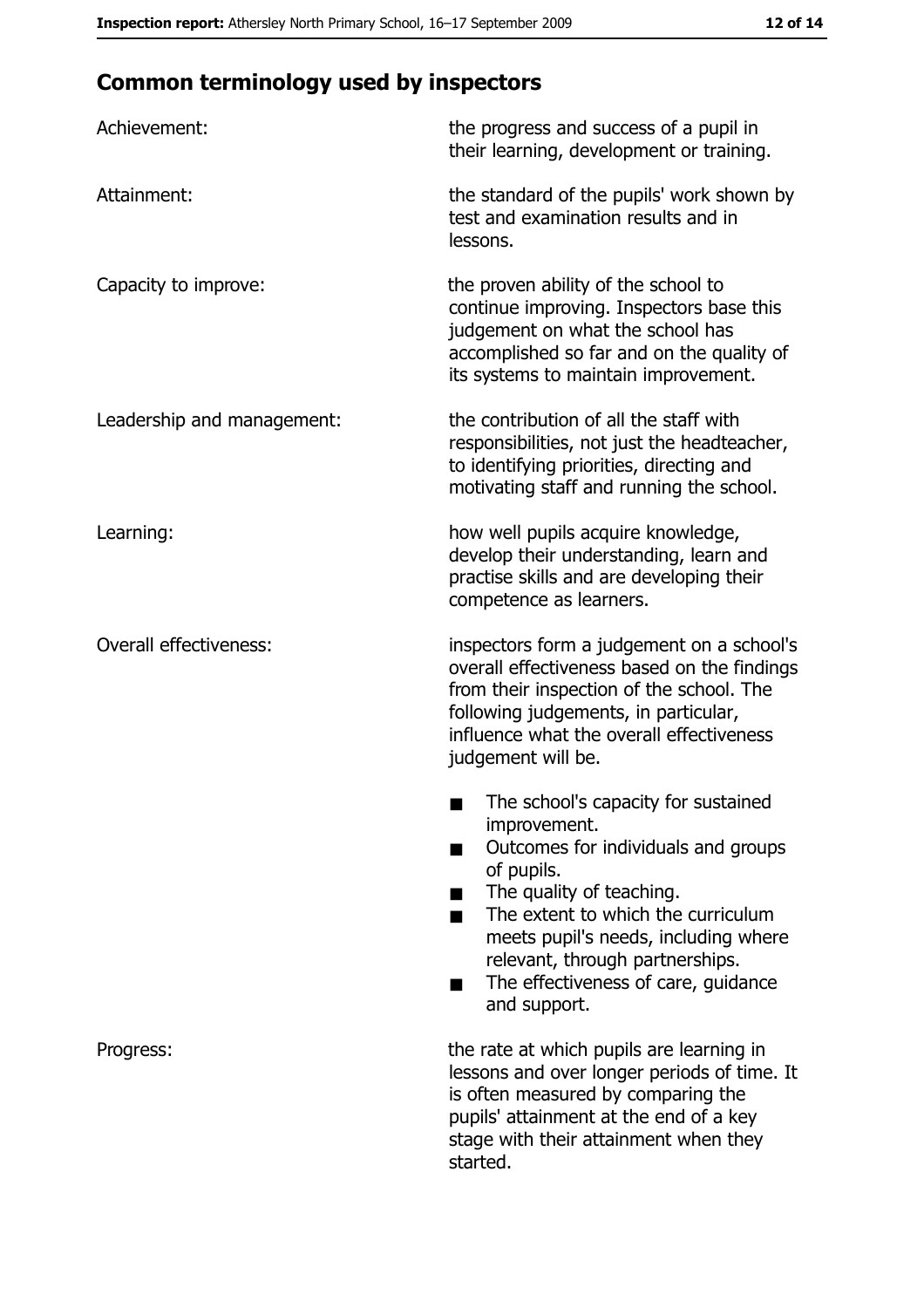This letter is provided for the school, parents and carers to share with their children. It describes Ofsted's main findings from the inspection of their school.



Thank you for the warm welcome you gave the inspectors when we visited your school this week. We really enjoyed talking to you about your work, speaking to staff and joining you in lessons, at lunchtime and in assembly. You should be proud of yourselves, because you are polite and behave well. You enjoy taking responsibility and take your roles as patrol officers, playground leaders and maintenance crew very seriously.

Your school provides you with a sound education. It is improving all the time because of the leadership of the headteacher and her staff and your hard work and positive attitudes. All the staff work hard to make sure you are safe and happy in your learning. Your parents told me they are pleased with the improvements made since the last inspection. You make good progress in your lessons but standards are not always as high as they could be in writing and mathematics by Year 6. Lessons are well planned and teachers make learning fun. Sometimes you are given too long to complete your work and occasionally you do not take enough care to check your writing. You told me that you are involved in planning and choosing some of the things you learn about and you are rightly proud of this. Many of you work alongside your parents on exciting projects such as the school mural which was opened by a well-known artist during the time we were in school.

To make your school even better, we have asked the headteacher and staff to do the following:

- Help you to check and improve your own writing.  $\blacksquare$
- Give you more opportunities to use your mathematical skills in other subjects.  $\blacksquare$
- Make sure that lessons are always at a fast enough pace to challenge the most able  $\blacksquare$ pupils and keep you all thinking.

Keep working hard and enjoy school!